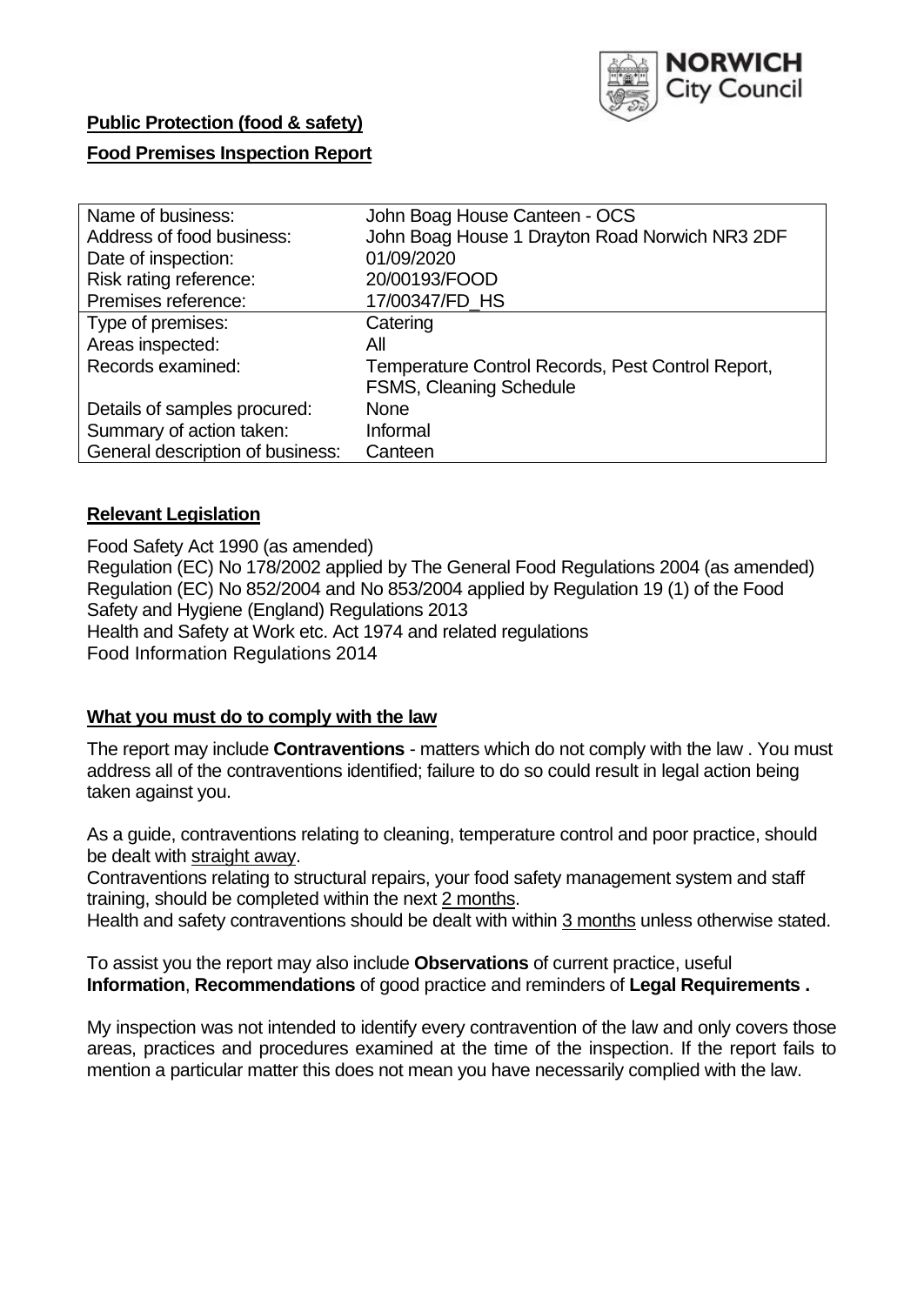# **FOOD SAFETY**

#### **How we calculate your Food Hygiene Rating:**

 The food safety section has been divided into the three areas which you are scored against for the hygiene rating: 1. food hygiene and safety procedures, 2. structural requirements and 3. confidence in management/control procedures. Each section begins with a summary of what was observed and the score you have been given. Details of how these scores combine to produce your overall food hygiene rating are shown in the table.

| <b>Compliance Area</b>                     |          |    |           | <b>You Score</b> |                |    |           |    |                |  |  |
|--------------------------------------------|----------|----|-----------|------------------|----------------|----|-----------|----|----------------|--|--|
| Food Hygiene and Safety                    |          |    | 0         | 5.               | 10             | 15 | 20        | 25 |                |  |  |
| <b>Structure and Cleaning</b>              |          |    | $\Omega$  | 5                | 10             | 15 | 20        | 25 |                |  |  |
| Confidence in management & control systems |          |    | 0         | 5                | 10             | 15 | 20        | 30 |                |  |  |
|                                            |          |    |           |                  |                |    |           |    |                |  |  |
| <b>Your Total score</b>                    | $0 - 15$ | 20 | $25 - 30$ |                  | $35 - 40$      |    | $45 - 50$ |    | > 50           |  |  |
| Your Worst score                           | 5        | 10 | 10        |                  | 15             |    | 20        |    | $\blacksquare$ |  |  |
|                                            |          |    |           |                  |                |    |           |    |                |  |  |
| <b>Your Rating is</b>                      | 5        | 4  | 3         |                  | $\overline{2}$ |    |           |    | $\Omega$       |  |  |

Your Food Hygiene Rating is 5 - a very good standard



## **1. Food Hygiene and Safety**

 requirements. You have safe food handling practices and procedures and all the Food Hygiene standards are excellent. You demonstrated full compliance with legal necessary control measures to prevent cross-contamination are in place. **(Score 0)** 

#### Contamination risks

**Observation** I was pleased to see you were able to demonstrate effective controls to prevent cross-contamination.

#### Personal Hygiene

**Observation** I was pleased to see that standards of personal hygiene were high.

### Temperature Control

**Recommendation** The core temperature of cooked and reheated foods should reach 75° C for 30 seconds or an equivalent time and temperature combination.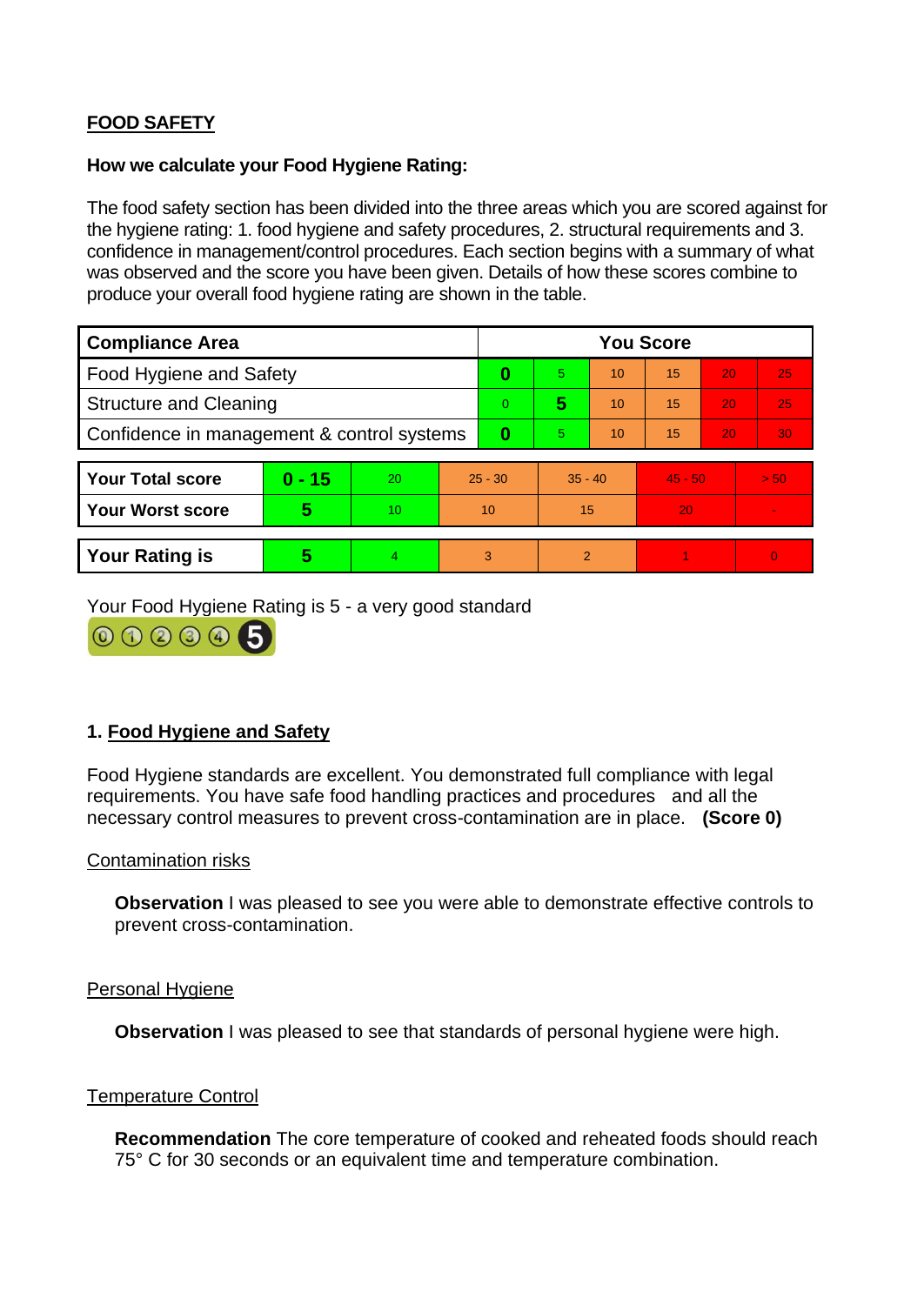**Observation** I was pleased to see you were able to limit bacterial growth and/or survival by applying appropriate temperature controls at points critical to food safety and that you were monitoring temperatures.

### **2. Structure and Cleaning**

 The structure facilities and standard of cleaning and maintenance are all of a good standard and only minor repairs and/or improvements are required. Pest control and waste disposal provisions are adequate. The minor contraventions require your attention. **(Score 5)** 

### Cleaning of Structure

**Contravention** The following items were dirty and require more frequent and thorough cleaning:

- interior door to freezer numbered 3
- flooring behind door to fridge/freezer room
- filters to extraction canopy

### Cleaning of Equipment and Food Contact Surfaces

**Contravention** The following items are dirty and must be cleaned::

- ceiling to microwave
- stainless steel screen between cooker and deep fat fryers

**Recommendation** I recommend that you add the screen between the cooker and fryers to your cleaning schedule

### Cleaning Chemicals / Materials / Equipment and Methods

**Observation** I was pleased to see that the premises was kept clean and that your cleaning materials, methods and equipment were able to minimise the spread of harmful bacteria between surfaces.

**Observation** The food handler was unaware of the 30 second contact time of sanitiser

#### **Maintenance**

**Contravention** The following had not been suitably maintained and must be repaired or replaced:

- broken soap dispenser
- brown and green cutting boards were badly scored and need replacing
- leak to pipe work leaving stains to the flooring behind and in front of the cooking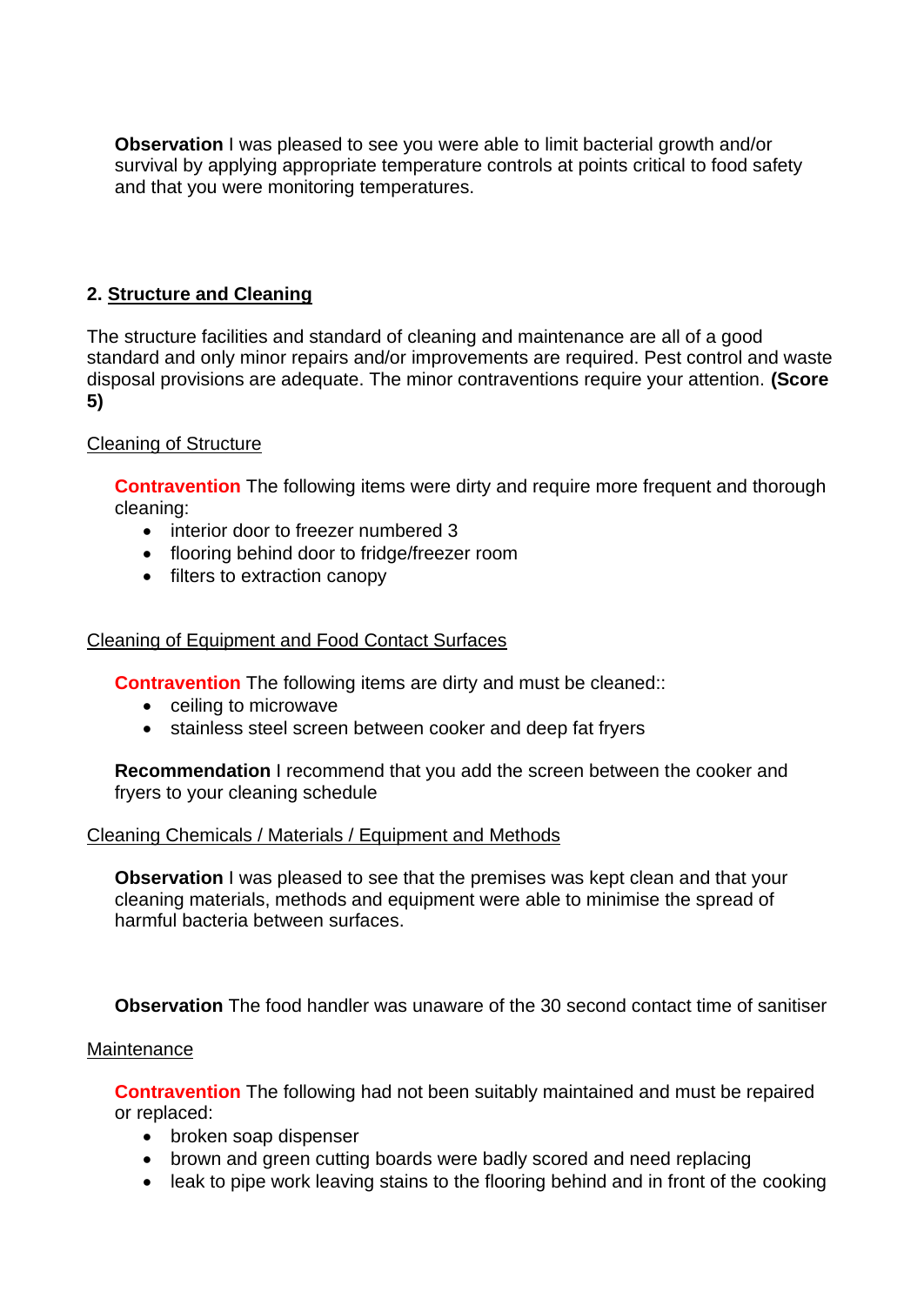area

• holes to wall next to the clock

#### Facilities and Structural provision

 **Observation** I was pleased to see the premises had been well maintained and that adequate facilities had been provided.

### Pest Control

 **Observation** You have a pest control contract in place and there is no evidence of pest activity on the premises.

### **3. Confidence in Management**

 appropriate and being maintained. All your staff are suitably supervised and trained. You A food safety management system is in place and you comply fully with the law. Hazards to food are understood properly controlled managed and reviewed. Your records are have a very good track record. **(Score 0)** 

#### Type of Food Safety Management System Required

**Observation** Your SFBB/food safety management system was in place and working well. I was confident you had effective control over hazards to food.

 demonstrate effective control over food spoilage organisms. **Observation** You were date labelling perishable foods appropriately and could

**Observation** You had colour-coded equipment and effective separation between raw and ready-to-eat food at all stages in your operation.

**Observation** You were monitoring (and recording) the temperatures of your fridges and freezers as well as the temperature of cooked/hot-held food and could demonstrate effective systems for controlling bacterial growth and survival.

#### **Traceability**

**Observation** Your records were such that food could easily be traced back to its supplier.